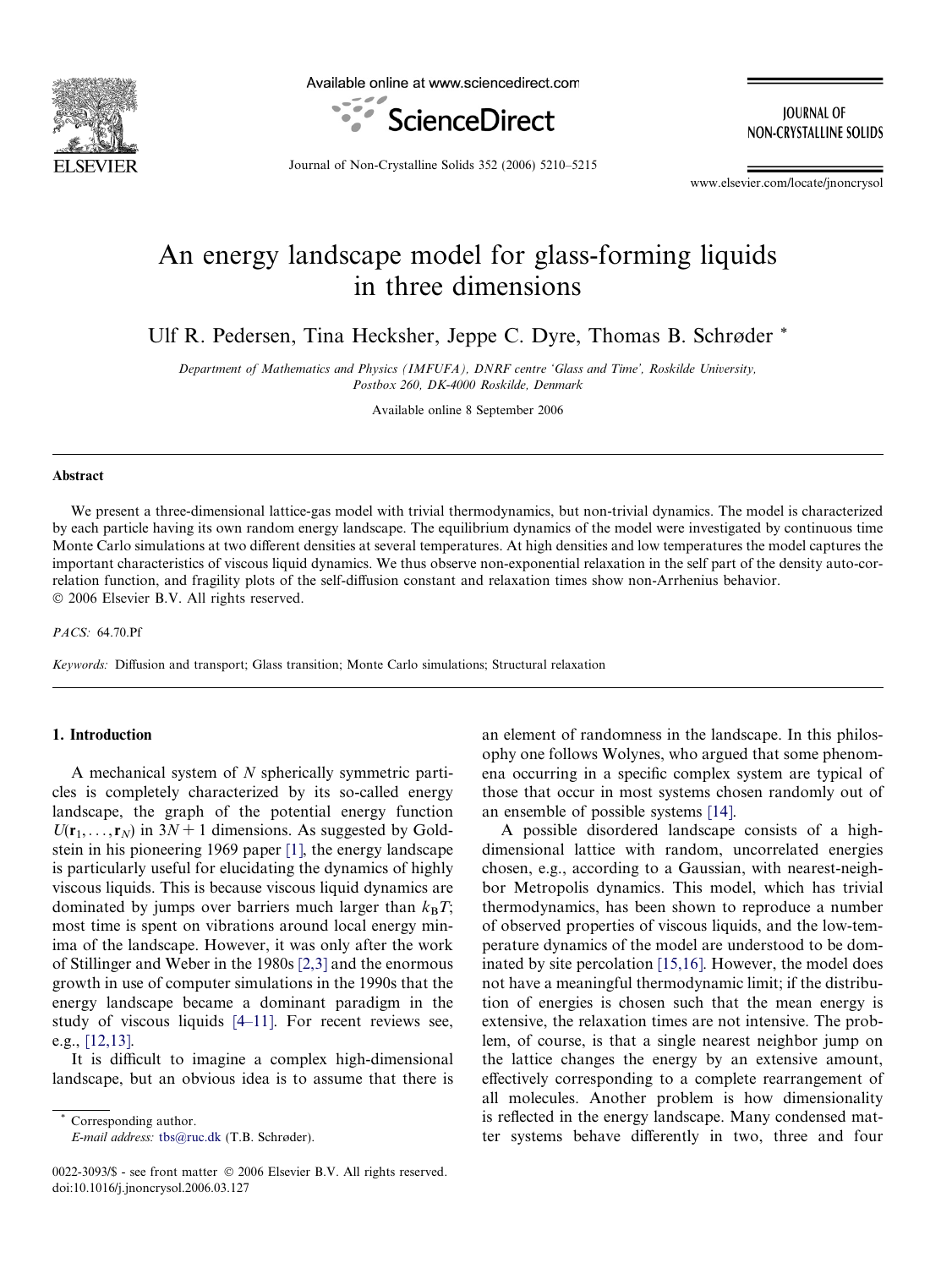dimensions. If this applies also for viscous liquids, it must somehow be reflected in the landscape.

The question we consider here is: Is it possible to construct a sensible 'generic' random landscape model? Such a model should obey the following requirements:

- 1. It should have a well-defined thermodynamic limit, i.e., extensive average energy and intensive relaxation times.
- 2. It should reflect the dimensionality of space.
- 3. All sites should be statistically equivalent, thereby ensuring translational invariance on the average.

# 2. The model

The energy landscape is attractive because it abstracts from three dimensions. Nevertheless, we would like to suggest that the simplest way to have a model obeying the requirements listed above is to return to three dimensions.

Consider a lattice gas in three dimensions. If random energies are assigned to the lattice sites, the system is described by Fermi statistics. This corresponds to particles in an external random potential, thus with no translational invariance and only the trivial self exclusion particle–particle interaction. A simple modification turns this model into a highly non-trivial model, namely to assume that each particle has its own energy landscape, i.e., the energy of the system is given by (where  $r_i$  is the lattice position of particle *i*,  $\delta$  is the Dirac  $\delta$ -function, and *k* is a positive constant):

$$
E = \sum_{i} \epsilon_i(\mathbf{r}_i) + k \sum_{i \neq j} \delta(\mathbf{r}_i - \mathbf{r}_j).
$$
 (1)

The first term is the energetic interaction; for each lattice site, **r**, and each particle, *i*, the energy,  $\epsilon_i(\mathbf{r})$ , is chosen randomly from a probability distribution,  $p(\epsilon)$ .  $\epsilon_i(\mathbf{r})$  and  $\epsilon_j(\mathbf{r})$ are generally different random numbers if  $i \neq j$ , i.e., particles have different energy landscapes. The second term in Eq. (1) is the self exclusion particle–particle interaction; no more than one particle is allowed at each lattice site.

In this model all lattice sites are statistically equivalent. The model allows calculation of pressure and chemical potential, and has extensive thermodynamics and intensive relaxation times. In particular we expect that at high densities, there will be a jamming effect slowing down the dynamics considerably.

When comparing the simulation results of this model to results from molecular dynamics (MD) simulations, one should keep in mind that the model does not include the high frequency vibrations associated with 'cage-rattling'. The dynamics that are modeled here are the 'inherent dynamics' [\[11\]](#page-5-0), i.e., the result of mapping the true dynamics onto a series of inherent structures (local minima in the  $3N - 1$  dimensional energy landscape).

We make the simplest possible choice for the probability distribution  $p(\epsilon)$ : the Box distribution  $[p(\epsilon) = 1, 0 \leq \epsilon < 1]$ .

In this case the mean system energy per particle is easily found to be  $(\beta \equiv 1/k_BT)$ :

$$
\frac{\langle E \rangle}{N} = \frac{1}{\beta} - \frac{1}{\exp(\beta) - 1}.
$$
\n(2)

At low temperatures we thus get  $\langle E \rangle = Nk_BT$ .

## 3. Simulation details

The model was simulated on a three-dimensional  $L \times L \times L$  cubic lattice using the N-fold way kinetic Monte Carlo method [\[17,18\]](#page-5-0) with continuous time. We use Metropolis transition rates with local Monte Carlo moves; if a particle jumping to a nearest-neighbor site brings the system from state  $i$  to state  $j$ , the associated transition rate is given by

$$
\Gamma(i \to j) = \min[\Gamma_0, \Gamma_0 \exp(-\beta(E_j - E_i))]. \tag{3}
$$

Our length and time units are defined by setting the lattice unit  $a \equiv 1$  and the fastest transition rate  $\Gamma_0 \equiv 1$ .

Since each particle has its own energy landscape, the number of different site energies are given by  $N \times L^3 =$  $\rho \times L^6$  ( $\rho \equiv N/L^3$ ). Storing these numbers in memory would put a severe constraint on how large systems we could simulate. Instead we utilize the 'ran4' random number generator [\[19\]](#page-5-0) in the following way: each particle is assigned a 'particle-seed', and when needed this is used together with the appropriate site-index as input to 'ran4', which performs a series of bit operations to produce a uniform random deviate in the range 0.0–1.0.

The simulations are carried out with two sets of periodic boundary conditions, one for each term in Eq. (1). We denote by L the lattice length associated with the particle–particle interactions. The usage of 'ran4' makes it possible to use much larger energy landscapes: the lattice site index used as input to 'ran4' is a 32-bit integer, and for the energy landscapes we can therefore use a side-length of approximately  $1000$  (we use  $L$  times an integer), i.e., for all practical purposes each particle has an energy landscape that is infinite.

As mentioned above, we impose locality on the Monte Carlo moves; particles can only jump to (vacant) nearestneighbor sites. Relaxing this requirement (letting a Monte Carlo move consist of a random particle interchange with a random particle/hole) gives us an efficient way to equilibrate the model: for all the state points investigated here the characteristic time for equilibration was found to be less than 5 time units. Equilibration runs were done for a time period of 1000 time units.

# 4. Simulation results

Two densities were simulated, each at a range of  $\beta$ -values, see [Table 1](#page-2-0). Our simulations agree with the analytical expression for the mean energy (Eq. (2)). Reported results are averages over eight independent simulations (eight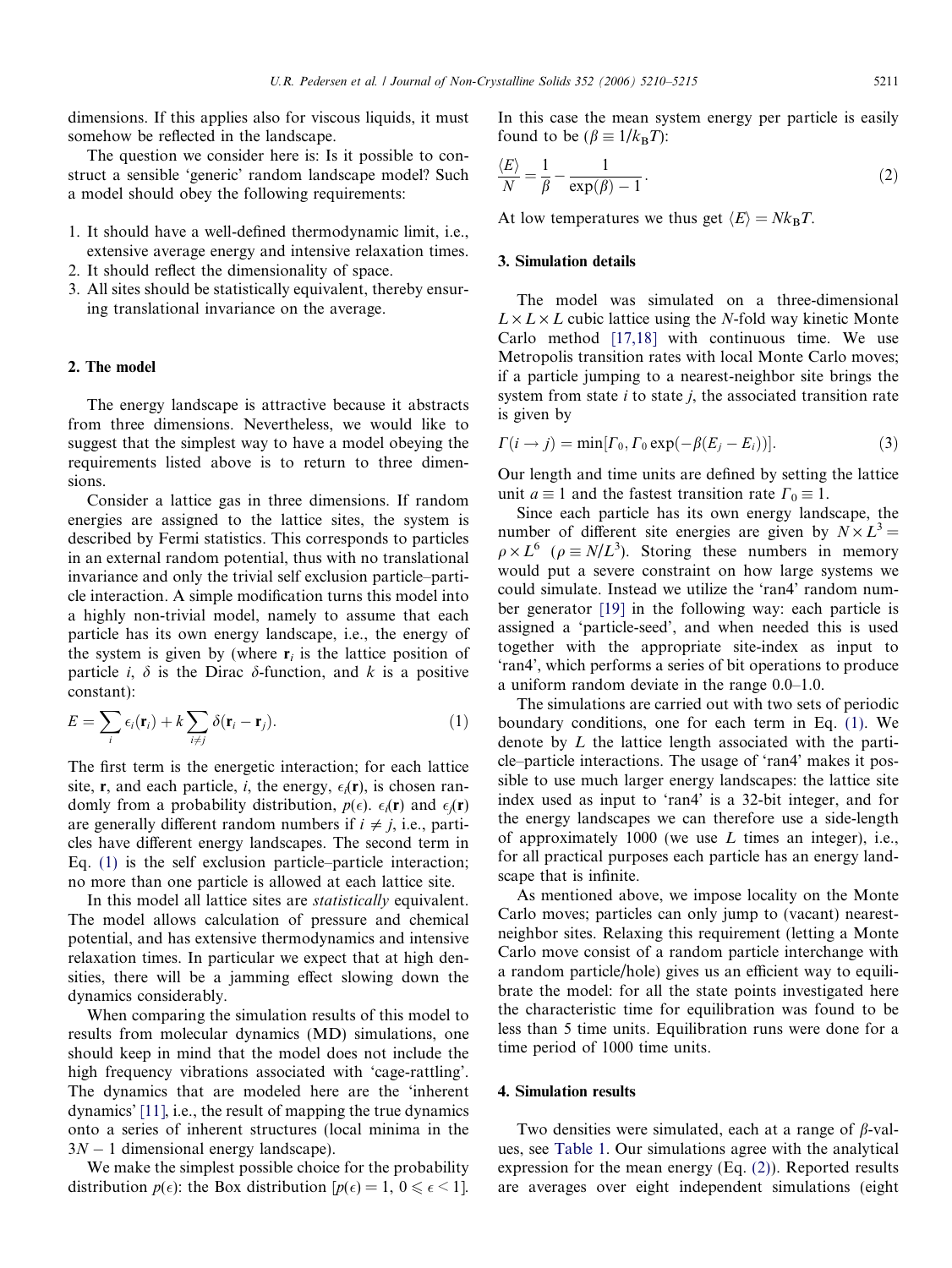<span id="page-2-0"></span>Table 1 Parameters used in simulations

| $\rho$ | $\rho_{\rm h} \equiv 1 - \rho$ | $\beta$ -Values       |    |
|--------|--------------------------------|-----------------------|----|
| 0.992  | $8 \times 10^{-3}$             | $0, 2, 4, \ldots, 16$ | 10 |
| 0.999  | $1 \times 10^{-3}$             | $0, 1, 2, \ldots, 13$ | 20 |
|        |                                |                       |    |

 $\rho \equiv N/L^3$ ,  $\rho_h$  is the density of holes (unoccupied sites).  $\beta \equiv 1/k_B T$ .

different energy landscapes), and error-bars are estimated from fluctuations between these eight simulations.

#### 4.1. Mean-square displacement

Fig. 1 shows the mean-square displacement,  $\langle r^2(t) \rangle$ , in a log–log plot. These results look similar to what is found in MD simulations of viscous liquids (see e.g., [\[20\]](#page-5-0)): At long times the dynamics are diffusive ( $\langle r^2(t) \rangle \propto t$ ), and this diffusive regime is preceded by a plateau that develops as the system is cooled. In MD simulations this developing



plateau is attributed to 'cage rattling': particles vibrating in a cage consisting of the nearest neighbors. In this regime particles move considerably less than the inter-particle distance. This 'MD scenario' is obviously not what happens in this model; as discussed above the vibrations on length scales shorter than the inter-particle distance are not included in the model. Here the developing of a plateau means that after a particle has jumped to a nearest-neighbor site, the probability for jumping back to where it came from is (on average) larger than the probability for jumping to a new lattice site. This leads to a slowing down of the dynamics compared to diffusion dynamics, as allways seen

in disordered systems [\[31\]](#page-5-0). Only when particles have



Fig. 1. Mean-square displacement,  $\langle r^2(t) \rangle$ , for  $\rho_h = 1 \times 10^{-3}$  (upper panel) and  $\rho_h = 8 \times 10^{-3}$  (lower panel). See Table 1 for further details. Data points are connected by straight lines. Error-bars indicate 95% confidence interval in  $\langle r^2(t) \rangle$  estimated from fluctuations between eight independent samples (uncertainties only discernible at short times).

Fig. 2. Diffusion coefficients extracted from the mean square displacements in Fig. 1. For reference the diffusion coefficient in the  $\rho = 0$  limit (non-interacting particles) is included. Lower panel: same data as upper panel. Y-axis scaled by  $D_0 \equiv D(\beta = 0)$ . X-axis scaled by  $\beta_g$  to make the data collapse at  $\beta/\beta_g = 1$ . At the density  $\rho_h = 1 \times 10^{-3}$  we define  $\beta_g = 13$ . For  $\rho_h = 8 \times 10^{-3}$  and  $\rho_h = 1$  empirical scaling was used to find  $\beta_g = 13.95$ and  $\beta_g = 30.9$ , respectively. For  $\rho = 0$  a straight line was fitted to the data. For the high densities data points are connected with straight lines.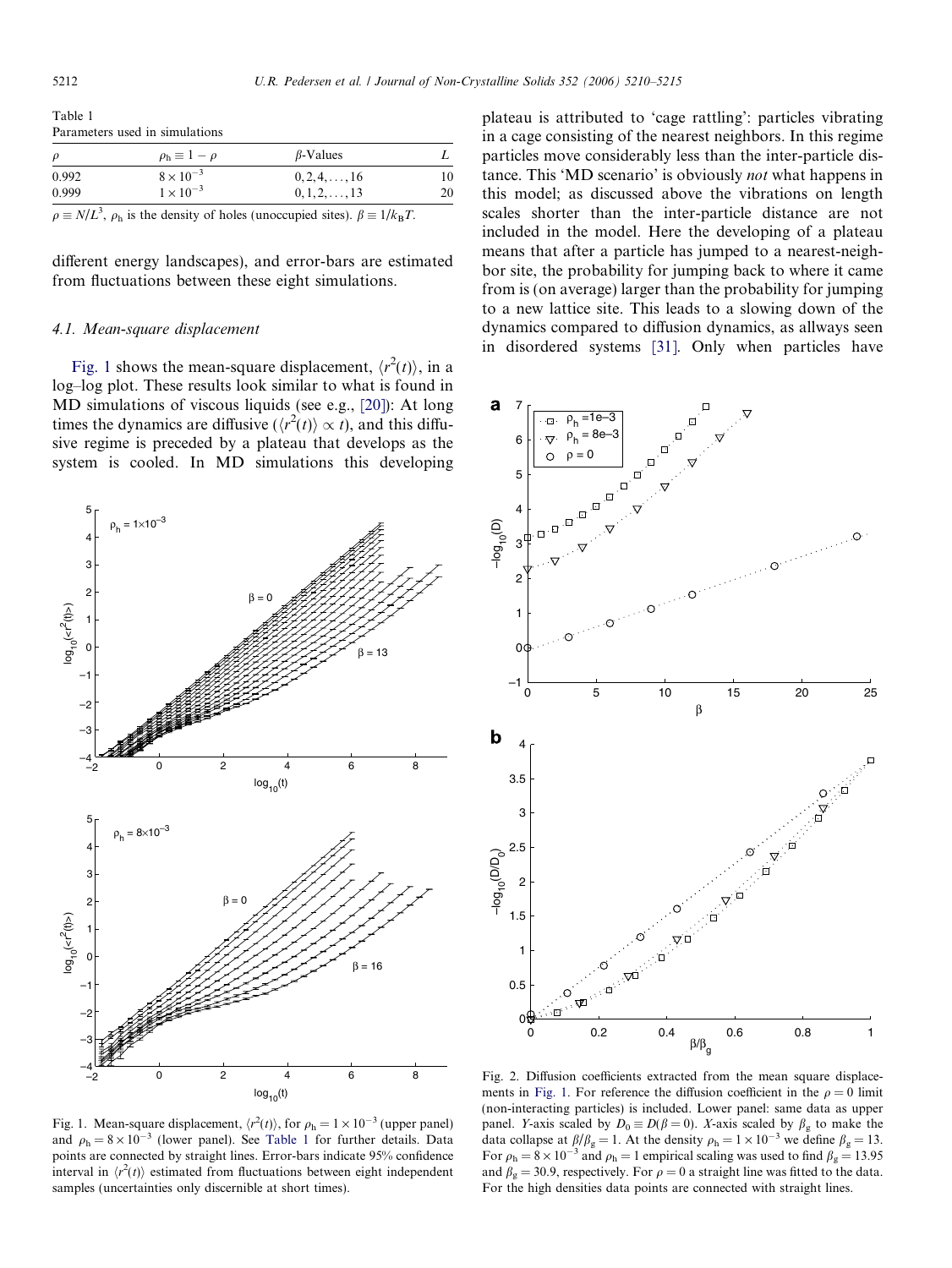<span id="page-3-0"></span>jumped several times is this correlation between jumps lost whereupon the dynamics become diffusive. At short times  $(t<1)$  a regime with  $\langle r^2(t) \rangle \propto t$  is also seen – this is simply a consequence of the time scale being so short that particles never jump more than once.

In [Fig. 2\(](#page-2-0)a) we report the diffusion coefficients extracted from [Fig. 1.](#page-2-0) For reference we show here also results for the  $\rho = 0$  limit, i.e., simulations with non-interacting particles (in this limit the model is obviously not a good model of a liquid). In the  $\rho = 0$  limit we find Arrhenius behavior  $[D = D_0 \exp(-\beta \Delta E)]$ , as expected from percolation arguments [\[21\].](#page-5-0) In contrast, the higher densities show distinctive non-Arrhenius behavior; the model exhibits 'fragile' behavior. To facilitate comparison with Angell's fragility plot [\[22\],](#page-5-0) we show in [Fig. 2\(](#page-2-0)b) the diffusion coefficients scaled in the following way: the  $y$ -axis is scaled with the diffusion coefficient at infinite temperature,  $D_0 \equiv D(\beta = 0)$  (which scales with  $\rho_h$  [\[23\]](#page-5-0)), and the x-axis is scaled with an 'inverse glass temperature',  $\beta_{\rm g}$ , which is here defined by the scaled diffusion coefficients being identical at  $\beta/\beta_g = 1$  (and  $\beta_{\rm g} \equiv 13$  for  $\rho_{\rm h} = 1 \times 10^{-3}$ ). The degree of fragility is observed to increase with increasing density (decreasing  $\rho_h$ ).

Fig. 3 shows the apparent activation energy, obtained by regarding  $\Delta E$  in the Arrhenius expression as being temperature dependent:

$$
\Delta E = -\beta^{-1} \log \left( \frac{D}{D_0} \right). \tag{4}
$$

In the  $\rho = 0$  limit  $\Delta E$  as expected approaches the theoretical value,  $E_c = 0.31$  [\[24\]](#page-5-0). At high densities,  $\Delta E$  keeps increasing above this value, reflecting the non-Arrhenius behavior. There is an indication (particularly for  $\rho_h =$  $8 \times 10^{-3}$ ) that  $\Delta E$  level off to a constant, indicating that there might be a crossover from non-Arrhenius to Arrhenius behavior, as seen e.g., in simulations of viscous silica [\[25\].](#page-5-0) The observed indication of a crossover to Arrhenius



Fig. 3. Apparent activation energies calculated from Eq. (4). Squares:  $\rho_h = 1 \times 10^{-3}$ . Triangles:  $\rho_h = 8 \times 10^{-3}$ . Circles:  $\rho_h \rightarrow 1$  (i.e.,  $\rho = 0$  limit, non-interacting particles). Data points are connected with straight lines.

behavior might be related to 'hitting the bottom' of the energy landscape, but this point deserves further investigations.



Fig. 4. Upper and middle panel: self part of the density–density correlation,  $G_s(0, t)$  for  $\rho_h = 1 \times 10^{-3}$  and  $\rho_h = 8 \times 10^{-3}$ , respectively. Full lines are straight lines connecting data points. Error-bars indicate 95% confidence interval in  $G_s(0, t)$  estimated from fluctuations between eight independent samples. Dashed lines are fits to stretched exponentials,  $exp(-(t/\tau)^{\gamma})$ . Fits were done for  $G_s(0, t) < 0.8$ . Lower panel:  $1 - G_s(0, t)$  for  $\rho_{\rm h} = 8 \times 10^{-3}$ .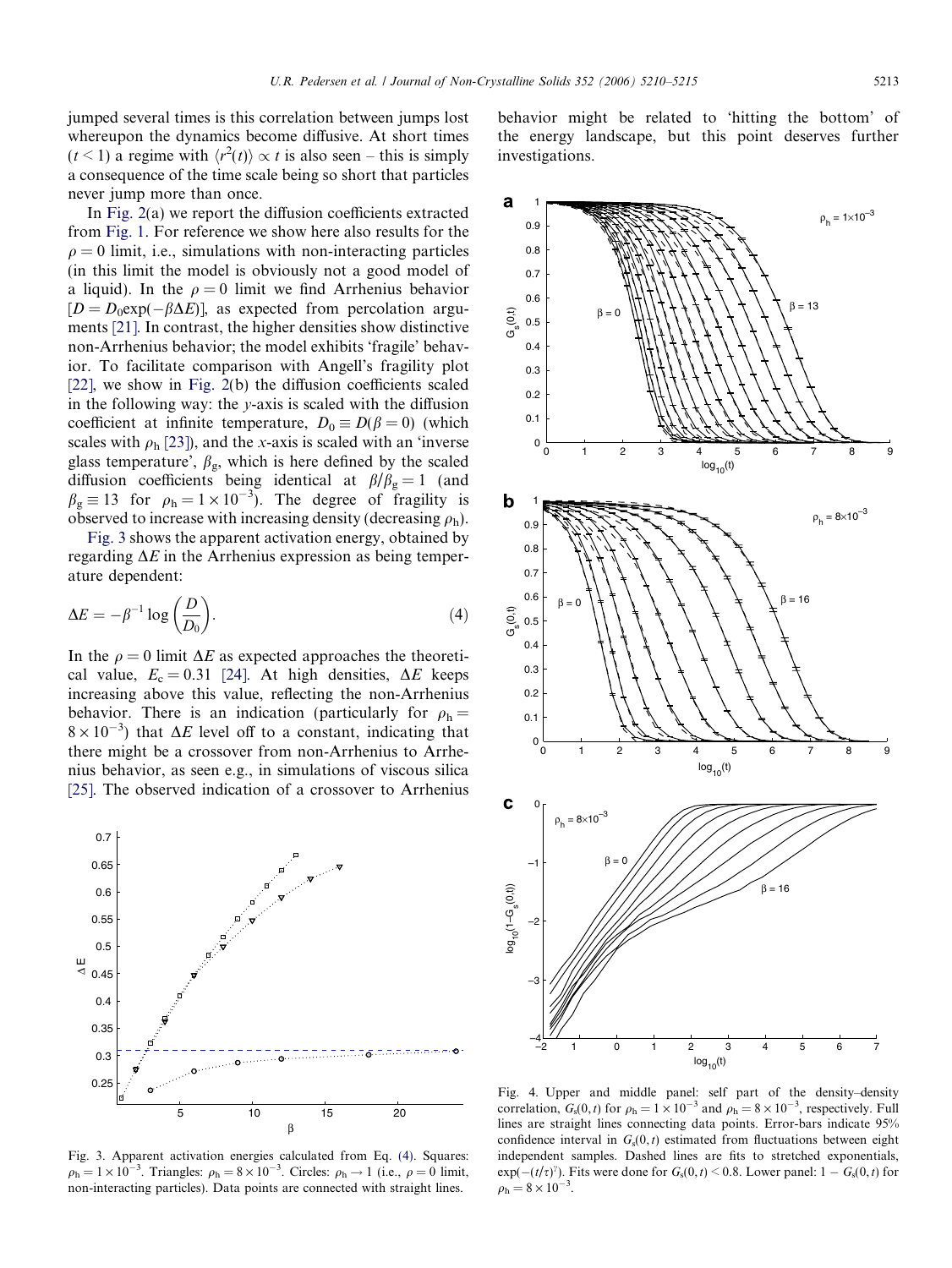## <span id="page-4-0"></span>4.2. Density–density correlation (self part)

In [Fig. 4](#page-3-0) we show the self part of the density auto-correlation,  $G_s(0, t)$  [\[26\]](#page-5-0), i.e., the probability that a particle at time t is at the same site as it was at time  $t = 0$ . Full lines are straight lines connecting data points. Dashed lines are fits to stretched exponentials:

$$
f(t) = \exp(-(t/\tau)^{\gamma}).
$$
\n(5)

The fits are not perfect, but they capture the main characteristics of the data. The fitting parameters are shown in Fig. 5. As for the diffusion constant [\(Fig. 2\)](#page-2-0), the relaxation time  $\tau$  exhibits non-Arrhenius behavior with an indication of a crossover to Arrhenius behavior at the lowest temperatures. The stretching exponent  $\gamma$  decreases with  $\beta$ , indicating an increasing degree of non-exponential relaxation. Except for the lowest temperature at each density, the stretching exponent  $\gamma$  seems to approach a constant close to 0.5. A constant stretching exponent indicates time–temperature superposition (TTS), i.e., that the shape of the relaxation function is independent of temperature. We note

Fig. 5. Fitting parameters from fitting stretched exponentials to the return probability,  $G_s(0, t)$  ([Fig. 4\)](#page-3-0). Upper panel: relaxation time  $\tau$ . Lower panel: stretching exponent  $\gamma$ . Data points are connected by straight lines.

that this behavior is consistent with experiments indicating that TTS is correlated to  $\gamma = 0.5$  [\[27\]](#page-5-0). Here we find at the very lowest temperatures an indication that the stretching exponent starts to increase again, which might be related to the apparent cross-over from non-Arrhenius to Arrhenius behavior discussed earlier. Simulations at lower temperatures are needed to investigate this question further.

Comparing [Figs. 1–4\(](#page-2-0)a) and (b), one might ask: 'why does a plateau develop in  $\langle r^2(t) \rangle$  and not in  $G_s(0,t)$ ?. The answer is, that there is indeed a plateau developing in  $G<sub>s</sub>(0, t)$  – this can be seen in [Fig. 4\(](#page-3-0)c), where we have plotted  $1 - G<sub>s</sub>(0, t)$  (i.e., the fraction of particles that are contributing to  $\langle r^2(t) \rangle$  in a log–log plot. In fact, at short times where no particle jumps more than once  $\langle r^2(t) \rangle = 1 - G_s(0, t)$ . At the lowest temperature in [Fig. 4\(](#page-3-0)c) this relation holds to within 10% for  $t \le 100$ .

We note that in the  $\rho = 0$  limit at low temperatures  $G<sub>s</sub>(0, t)$  looks quantitatively different from what is seen in



Fig. 6. Displacement vectors, at a time where  $\langle r^2 \rangle \approx 2$ , for  $\beta = 0$  and 14, respectively ( $\rho = 0.992$ , see [Table 2](#page-5-0) for details). The initial position of particles that moved to a new lattice site during the time interval is indicated by a filled circle, and the displacement vectors are shown as straight lines.